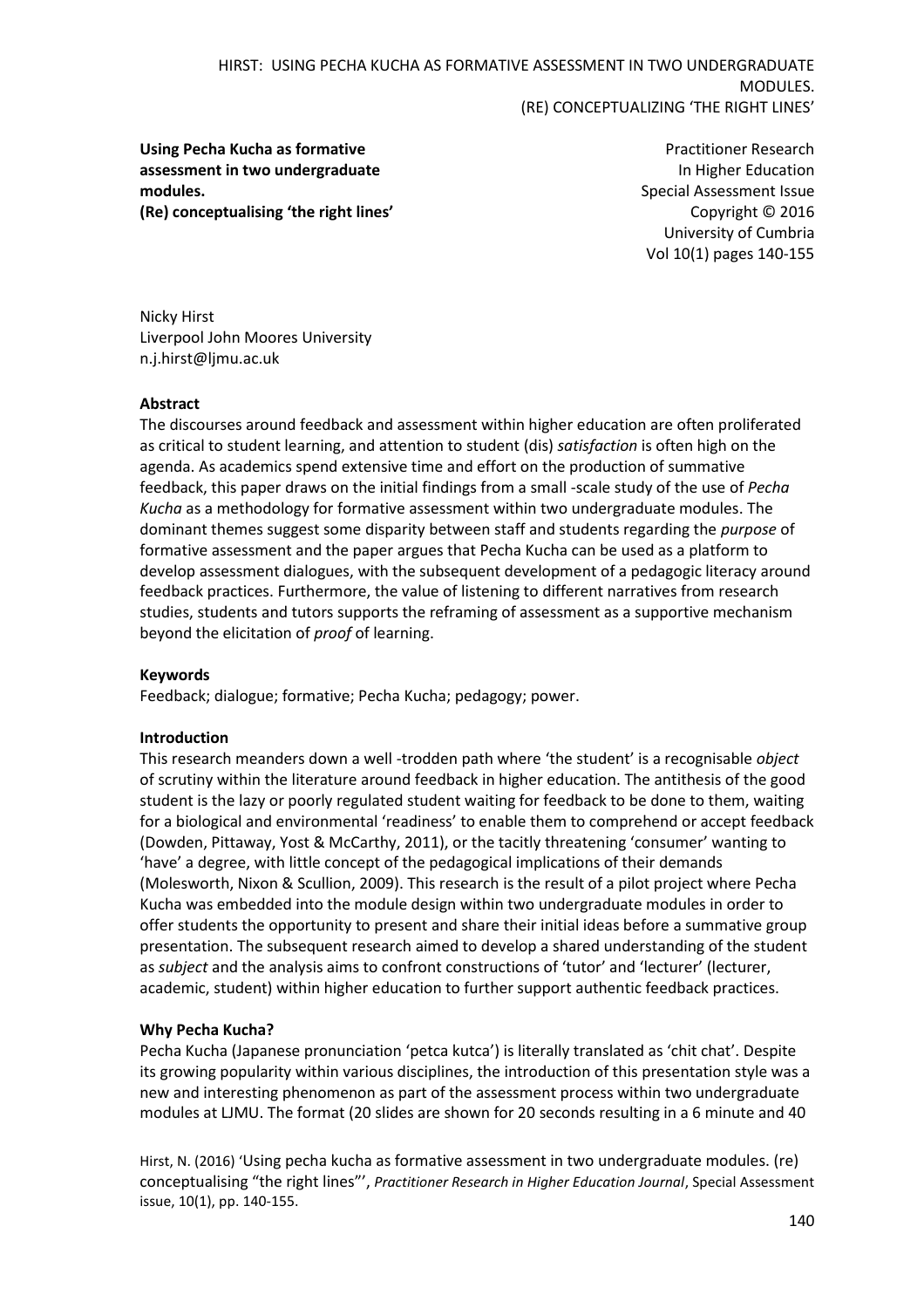second presentation), facilitates concise and fast paced presentations, and was devised by Astrid Klein and Mark Dytham of Klein Dytham architecture to help presenters to 'tell a story, rather than trying to describe the slides'. The slides developed by the students offered the opportunity to present a group narrative using visual imagery, and whilst there are clear constraints in terms of time, the visual impact of the slides mean that the images themselves can do a lot of the *talking* and the methodology is an intriguing recognition of the needs of an audience. Within the two undergraduate modules, the Pecha Kucha was purposely embedded as a formative opportunity within the assessment design, thus, there was an explicit attempt to engineer some focus on assessment as a generative process *for* learning (Wiliam and Black, 2009). Whilst the method itself could result in a superficial, surface exploration of a subject, the slides can be visually interesting, the pace concise and the intertextuality experienced by both the presenters and the audience can transform student presenters into learning resources for one another (Wiliam and Black, 2009). The assessment period in many universities results in a swathe of group presentations and Reynolds (2007) suggests that the Pecha Kucha can be a liberating methodology and a better indication of 'knowledge'. With this in mind, students presented their initial ideas with a strictly timed Pecha Kucha, followed by a peer and tutor discussion (collaborative inquiry) to democratize the process of constructing knowledge (Bray et al, 2000:19).

#### **Methodological Tools**

The research was carried out in the faculty of Community, Leisure and Education at LJMU and the methodological approach of Action research involved reflection and consideration regarding the usefulness of the Pecha Kucha. The research study contributed to the development of a shared understanding regarding the purpose of Pecha Kucha as a pedagogical tool in the feedback process, and the exploration of respondents' narratives invited the use of critical discourse and Phenomenographic analysis (Sin, 2010) keeping it *'*methodologically and theoretically alive' (Silverman, 2011:5).

The inclusion of Pecha Kucha was explicitly noted in the module handbook with guidance related to a practical application, and the impetus for the research came from initial confusion from students related to the inclusion of the methodology as formative assessment. Ethical approval was granted through the LJMU ethics committee and the juxtaposition of institutional policy and ethical considerations meant that students would not be part of the research process until they had completed the module, and this included receipt of their summative feedback and grade.

The Pecha Kucha was based on a pedagogically sound premise that dialogue and conversation can play a major part in learning, for, as Bruner (1985:23) notes, *'*language is a way of sorting out one's own thoughts about things'. The Pecha Kucha was to be delivered by each group following the format of 20 slides for 20 seconds each, culminating in a short presentation, using visual imagery as a stimulus, and post presentation opportunities for discussion with tutors and peers. Within the literature around feedback practices in higher education, the assimilation of messages appears to suggest that whilst feedback is clearly central to the development of student learning (Hattie and Timperley 2007, Hounsell 2003 cited in Carless et al 2011), it is still deemed to be problematic, and tutors are hampered in their efforts when they make the assumption that their feedback is indeed much more useful than students perceive it to be. The assertion that students are 'seldom trained or supported in how to use feedback' (Weaver, 2006 cited in Carless et al., 2011), coexists with the warning of the need for 'more supportive feedback practices' due to 'crowding of assignments and modularized courses' (Carless et al., 2011:395). From an educational, psychological and Vygotskian perspective (1972), dialogic learning is viewed as a higher mental function, thus, the engagement in ideas through dialogue (following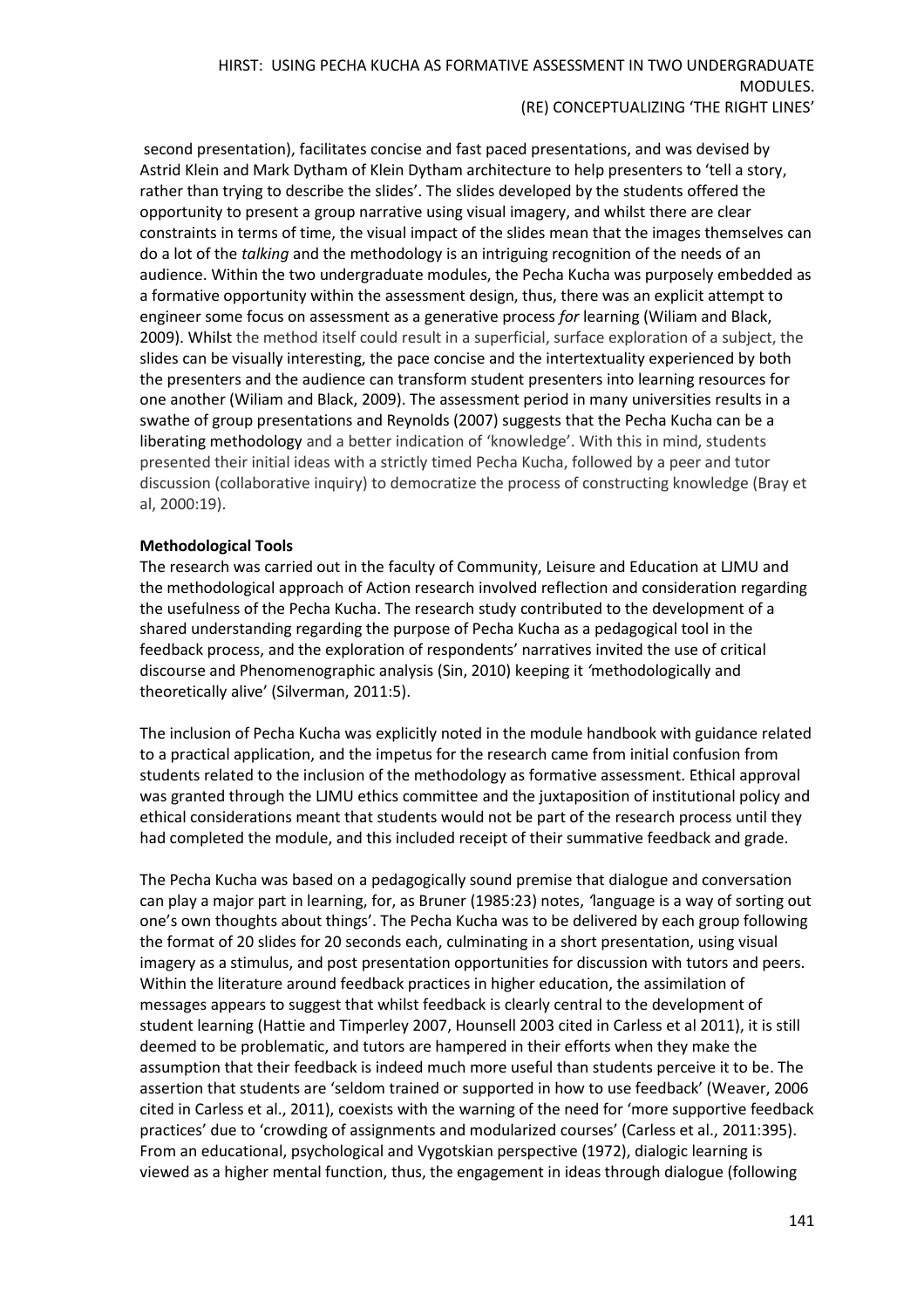the Pecha Kucha), externalises ideas in a social context. In this context, students can legitimately explore the emergence of new perspectives or alternative ways of considering an issue. The focus on dialogue was key to the rationale for the Pecha Kucha, and the view that feedback and 'all good teaching is interactive and dialogic' was compounded by the equal belief that 'much student learning is driven by the assessment tasks they undertake' (Carless et al 2011:396). Self regulation is ambiguously conceptualised in much of the literature, however, for this purpose I assumed the definition of 'an active, constructive process whereby learners set goals for their learning and then attempt to monitor, regulate and control their cognition' (Pintrich and Zusho 2002:250). To illustrate the potential value of the visual imagery, one group of students chose to include a visual representation of the Rose review (related to the teaching of phonics) and the audience simply saw a picture of a rose, juxtaposed with a 20 second snapshot of dialogue from students. This dialogue captured the students' perceptions regarding the relevance of the Rose review for the final module assessment. The post presentation dialogue with peers and tutors was intentionally embedded to extend cognition, and borrowing from Kress (1995), 'this makes the learner active and agentive in relation to this formation of their own subjectivity' (42). The relevance of the choice of signs and symbols to represent ideas (the visual imagery in the Pecha Kucha slides), become relatively 'well recoverable' (44) with the justification for inclusion clearly articulated by group members.

Data derived from students within two undergraduate modules (one second year -level 5 and one third year- level 6), and subsequent interviews with tutors based on their perceptions of student responses. The aims of the research were primarily to explore relationships between the Pecha Kucha as a formative opportunity to inform the final summative assessment, and to identify student opinion regarding the value of the post Pecha Kucha feedback. A qualitative methodology was used with open -ended questionnaires and there was a 54% response rate from level 5 and a 65% response rate from level 6. Analysis of the primary data, (questionnaires completed by students), was then used to promote a discussion with colleagues about their perceptions of feedback practices, including the relevance of the Pecha Kucha.

#### **From questionnaires to** *chit chat* **with tutors**

Three members of the Programme team reviewed the primary data from the questionnaires and were invited to discuss their perspective of the student orientated data in open -ended interviews. Tutors were interviewed individually and each interview was audio recorded and subsequently transcribed. The interplay between the collection of data and analysis was characteristic of qualitative research, where data analysis is often carried out concurrently with data collection (Walliman, 2011), therefore the writing itself was a process of discovery, ultimately resulting in continuous analysis. The transcription process assumed particular relevance when viewed in the context of 'authenticity' (Mentor, Elliot, Hulme, Lewin & Lowden, 2011:63) 'as the interface between oral and written data' (Sin, 2010:314). The transcripts were a key feature of the data collection and were more than 'a technical detail' (Silverman, 2011:282) thus, text analysis is 'only part of discourse analysis, which also includes analysis of productive and interpretative processes' (Fairclough, 2001:20). Conversations between colleagues are everyday occurrences and are always 'situated' (Silverman, 2011:292), however whilst these conversations assumed a sense of formality, often absent from the everyday conversations held in corridors, they were also imbued with a sense of familiarity, exemplified through the use of humour and informal language. Records of the conversations with colleagues were analysed and as discourse analysis featured heavily within the research literature (Fairclough, 2001, Silverman, 2011, Cohen Manion & Morrison, 2011), it also appeared to be a methodological bedfellow for the phenomenographic method, where the purpose of the (audio recorded) interview was to 'explore the lived experiences of interviewees' (Sin, 2010:313). This methodological adaptation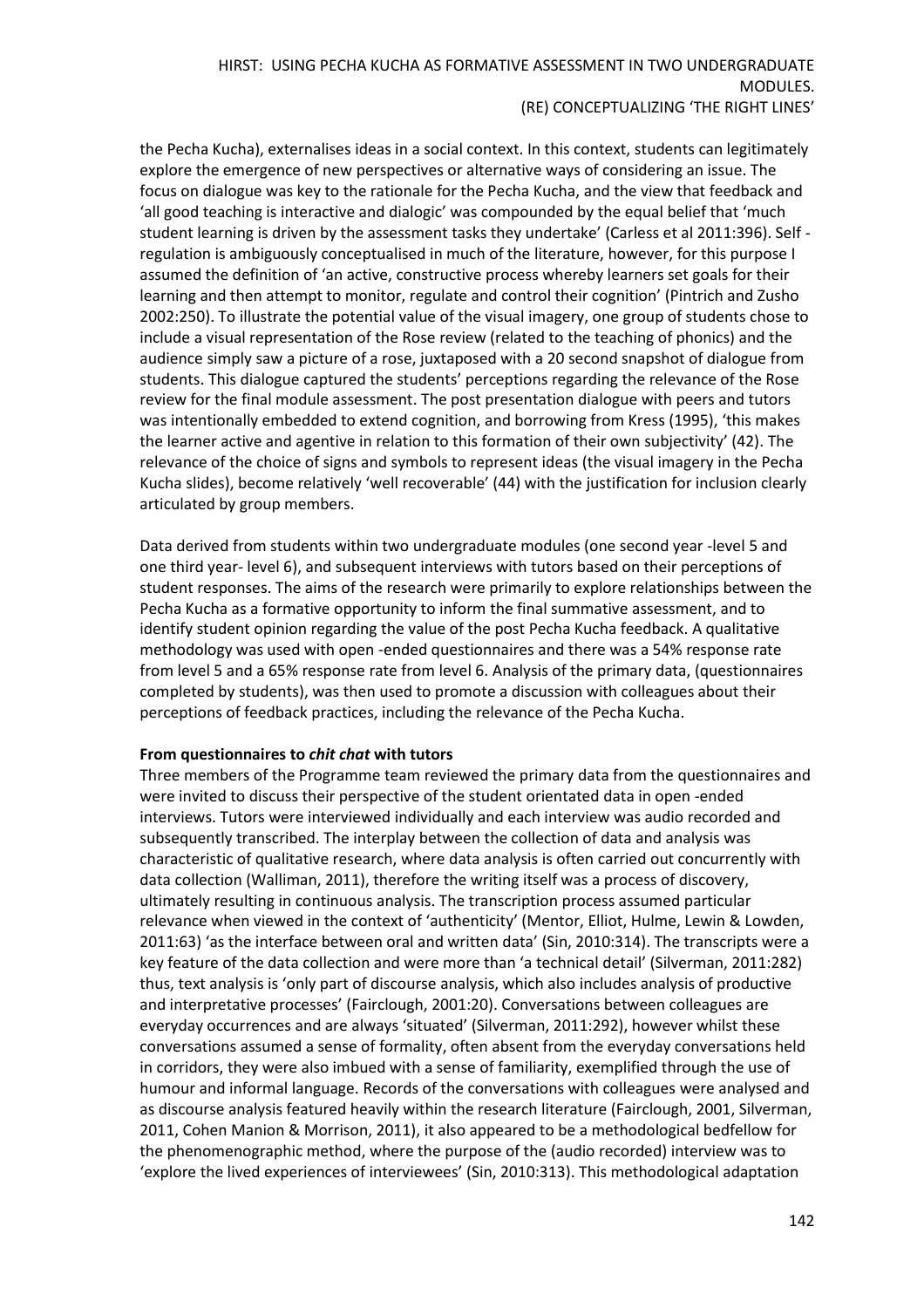changed the original structure of the interviews, where instead of a researcher lead interview, an 'intentional expressive approach' was adopted (Anderberg, 2000 cited in Sin 2010:313).

Colleagues were asked to consider the data gleaned from the student questionnaires then follow up questions were asked to 'encourage interviewees to reflect on the conceptual meanings of the terms or phrases in the expressions that they had used' (Sin 2010:313). The rationale for the presentation of collective data was both ethically and methodologically driven as the transcripts were anonymised and analysed collectively thus, 'they collectively constitute the overall data where the meanings are interpreted in relation with the others' (Sin, 2010:315). The open ended (ness) of the questions was important, thus data were viewed with some similarities and clustering without being 'aggregated too tightly' (Flick, 2011:56).

# **Further review of the literature**

There is a wealth of literature surrounding the value of dialogic feedback practices to support student understanding (Burke, 2009, MacLellan, 2010, Carless et al., 2011, Mutch, 2003, Duncan, 2007, Yorke, 2001, Dowden et al., 2011, Nichol & McFarlane-Dick, 2006, Black & Wiliam, 2009, Sadler, 2010). Amongst the swath of literature surrounding feedback per se, MacLellan (2010) considers how students often perceive formative assessment to primarily be about 'judging levels of achievement, rather than about enabling learning' (316) and disquietingly, staff and student perceptions are often 'at odds', with students often viewing assessment as 'ubiquitous' (MacLellan, 2010:316 & Higgins et al., 2002:59).

Black and Wiliam (2009:22) consider what they term, the 'tyranny of statistical data' which promote models of teaching and feedback practices that are highly instrumental, and this resonates with much of the research around feedback, where assessment practices are seen to notably dominate the culture of learning in higher education. This is often associated with the intention to listen to the 'student voice', which Curtis and Pettigrew (2009) refer to as a commonplace term used to 'define practices that encourage learner participation' (50). However, feedback practices are sometimes seen as strategic rather than pedagogically driven, and Newman et al. (2008 cited in Curtis and Pettigrew, 2009) highlight concerns that universities are engaged in 'disingenuous and manipulative activities' with the National Student Survey, treating it as 'a marketing tool, rather than a means for students to express their true perspectives, thus, students need to be trained to understand and respond to feedback practices (97-98). The idea of training students is complex, with Molesworth, Nixon and Scullion (2009) drawing on the marketization of higher education and the changing role of the tutor, which they see as diminished from 'transformative' guidance to help students to think critically, to 'confirmation' of the student as consumer who simply wants to have a degree 'rather than be a learner' (277). Higgins et al. (2002) assert that as long as there is constructive alignment (Biggs, 1999), students don't need to be spoon fed with 'correct answers' (54), and formative assessment feedback is essential to encourage the kind of 'deep learning' (Biggs, 1999) needed for meta cognition and subsequent transformative change.

MacLellan (2010) notes that a conception of formative assessment that focuses on the teacher's role without considering the learners position, (that is the part they have to play in their own learning), is 'increasingly being seen as incomplete' (316), and she highlights that even when learners are explicitly told what they need to do, and are given reliable information about the quality of their work (Sadler, 2010), there is often no improvement in the submission. She further insists that feedback can only have a formative influence if learners are actually involved in the process, and this is reiterated by Mutch (2003 cited in Rae & Cochrane, 2008:222) who notes that feedback itself *'*should be seen as a social practice, that places emphasis not only on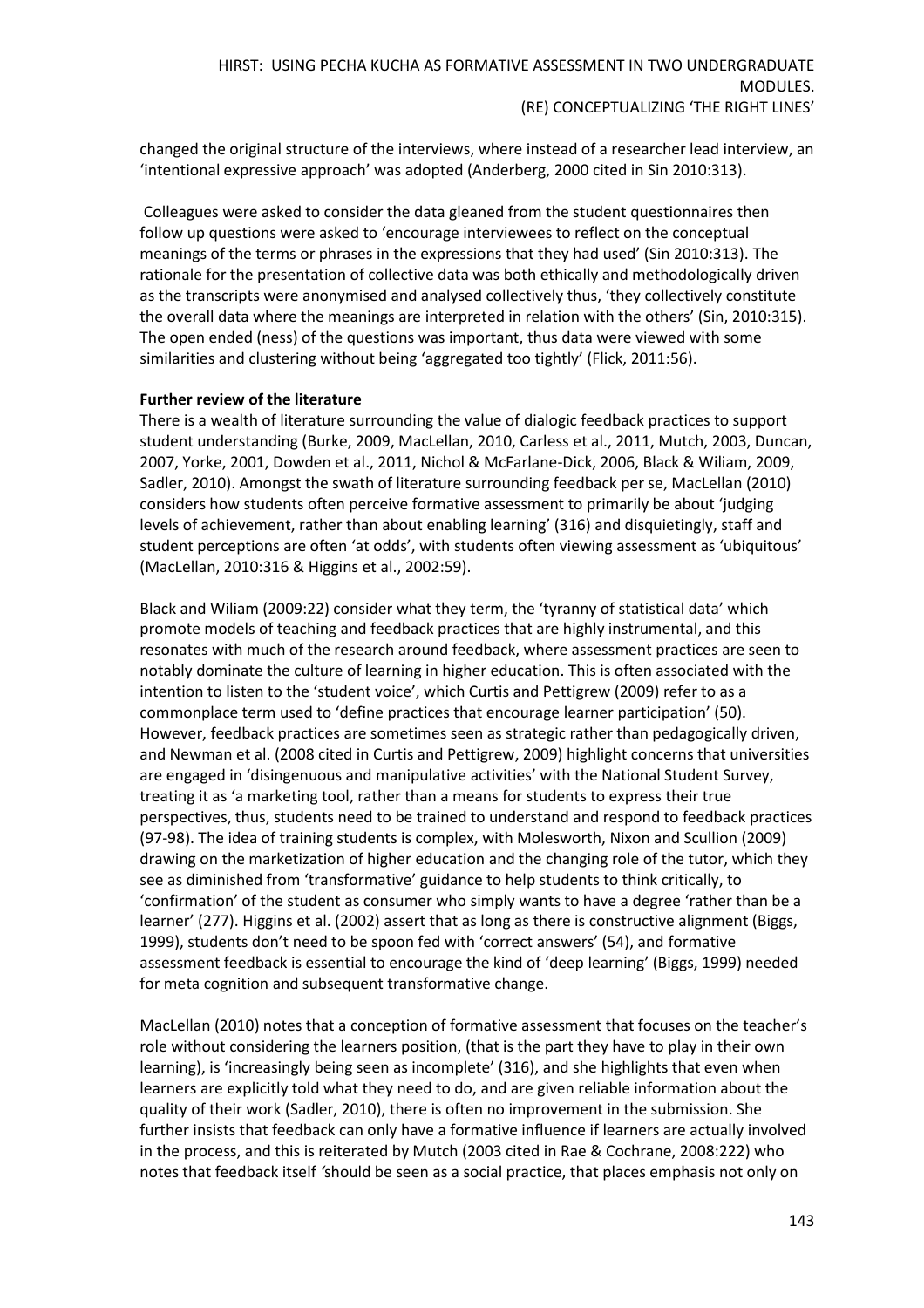the comments, but also on the means by which the feedback is produced, distributed and received'. Curtis and Pettigrew (2009) consider how psychologists have contributed to a current educational culture that perceives learning as individualised and multiple as well as socially situated and what Farrell (2001) refers to as 'knowledge as negotiation' (202).

MacLellan (2010) further considers the differing perceptions of feedback practices from different vantage points (student/tutor) and she claims that, 'In not recognising their own role in formative assessment, students see staff as having the power to determine either the veracity of student performance per se, or the validity of the evidence from which performance is inferred' (316). However, Carless (2006) considers how *'*assessment dialogues are a way forward to mitigate some of the mistrust or misconceptions that may be unwanted outcomes of the assessment process' (219). Studies by Ramsden (1992, 1998 cited in Poulos & Mahony, 2008) appear to illuminate a desire for individual, rather than general feedback which was contrary to the view by Knight and Yorke (2003) regarding the superior power of general feedback. However, according to Poulos and Mahony (2008), they were referring to feedback that could be used for future assessments.

Constructions of students as vulnerable resonate within the guidance literature, and the premise that feedback should 'appropriately engender a sense of achievement' (Higgins et al. 2002:58) and 'should be different for different levels' (Knight & Yorke 2003 cited in Poulos & Mahony 2008:152), reflects a developmental approach to feedback practices. Drawing on the feedback literature, Poulos and Mahony ((2008) suggest that most of the research around feedback to students focuses on the 'input side of the equation' (144) in terms of what is provided *for* students. However, scrutiny of the literature suggests that it is also important to consider how students interpret and deal with feedback, as this is critical to the success of formative assessment and involves 'both psychological state and disposition' (144). Indeed, the human desire for reassurance is captured by Ferguson (2011:57) who notes how learners naturally experience a 'fragility of confidence' (cited in Dowden et al 2011:3).

Dixon (2011:12) discusses arguments presented by Ecclestone & Hayes (2010) and considers 'the essence of the argument is that education at all levels in the UK, from primary schools to universities, and beyond into the workplace has become perniciously dominated by a therapeutic ethos'. He explores Ecclestone & Hayes' (2010) idea of a culturally protective discourse and notes how they attribute blame for *'*this therapeutic educational trend for the creation of a generation of inward looking people, taught to think more about their own feelings than about academic attainment, and to operate passively rather than actively, as patients rather than agents' (p12). Dowden et al. (2011:3) pursue the developmental discourse with their reference to a need for 'continuum of growth in academic confidence'.

Exploring the scientific foundations of effective teaching, Stewart (2012) considers examples of teaching interventions using Rotter (1966) and Weiner's (1976) locus of control and attribution theory. Carless (2006) cites Yorkes' (2001) assertion, that as well as the content of feedback, an awareness of the psychology of giving and receiving feedback is vitally important to student learning and *'*emotional barriers' (Carless, 2006:220) are represented as possible 'barriers that distort the potential for learning' (220). Stewart (2012) argues that feedback should be motivating and emotionally engaging to develop the internal locus of control and accentuating the positive aspects of students' work maintains well being and serotonin levels.

The discourse around feedback and the use of related terminology is broadly considered within the literature, however, this is captured by Taras (2008) who cites unfamiliar research associated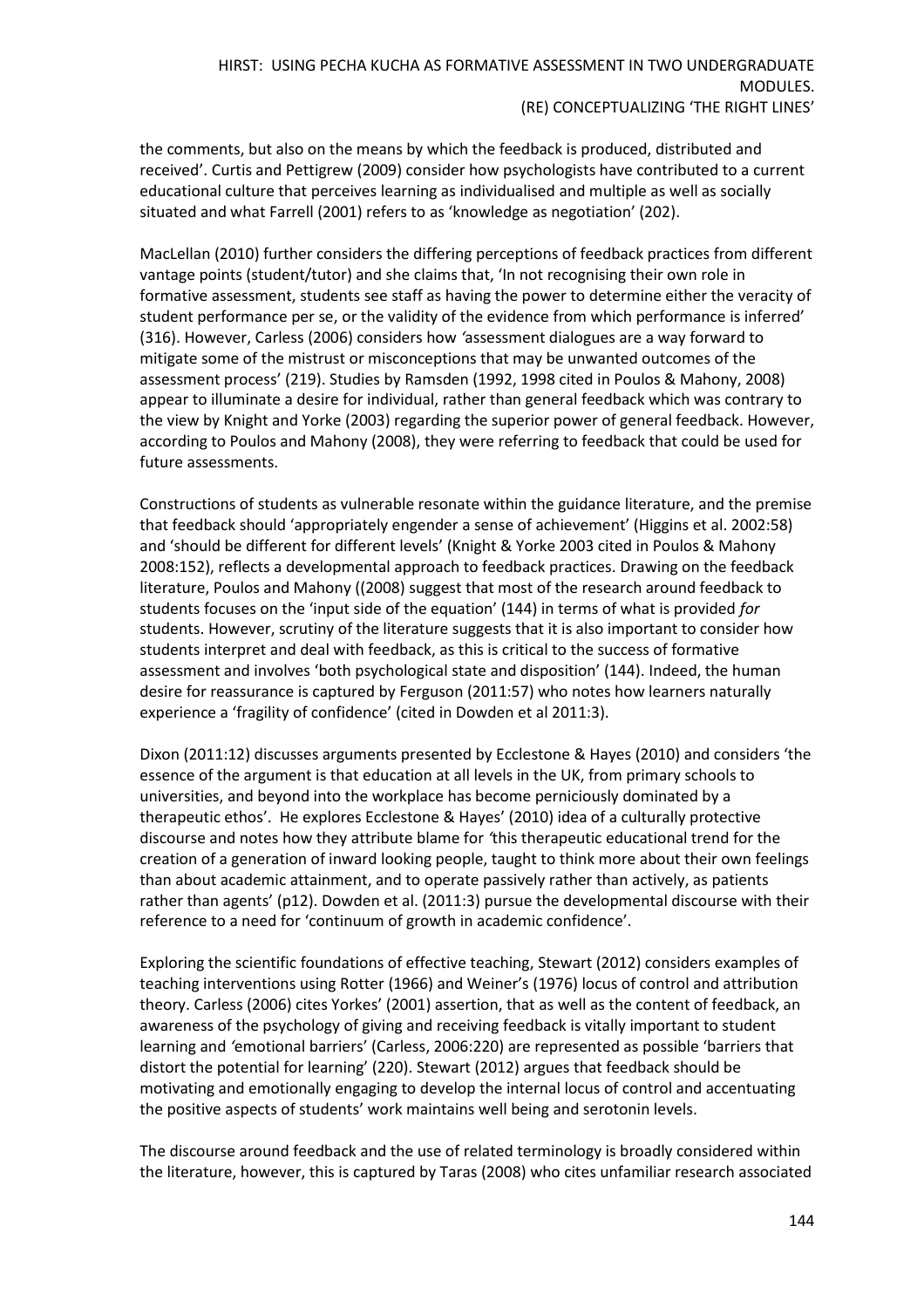with feedback practices, with a focus on tutor misconceptions and uncertainties. The dominant messages appear to situate students as constantly in need, however, much of the literature considers feedback in the written form and deals with concerns related to the need to ensure clarity, for example, that feedback is written in clear and accessible language rather than in 'academic' discourse. Zukas and Malcolm (1999) insist that *'*the standard cultural capital of universities is often opaque and alienating*'* (1) and much of the research around feedback practices identify how academic discourse can hamper, rather than support students understanding and ability to interpret what they hear (Burke 2009, Rae & Cochrane 2008, Weaver, 2007, Higgins et al. 2002, Carless, 2006). MacLellan ((2001) articulates the lack of clarity with some assessment processes and notes the need for the 'rules' of the game to provide clarity for all parties (308), and Black and Wiliam (2009) analyse classroom discourse and the role of formative feedback to support learners to make decisions and develop a sense of agency. They discuss the need to 'capitalize on moments of contingency' which helps to distinguish a theory of formative assessment from an overall theory of teaching and learning' (10).

# **Presentation & Analysis of Findings**

The data from students were thematically grouped and the analysis was a process where themes that emerged in one dataset, for example the student questionnaires, required 'constant comparison' (Johnson and Christenson, 2008:67) both between year groups, and to the data eventually derived from tutors. Whilst analysis of all data is acknowledged as a subjective undertaking, Cohen et al (2011) also note that it is also 'incumbent on the researcher to be highly reflexive in the accounts given and to regard (my) own interpretation as itself a discourse' (589).

#### **Student autonomy; Am I on 'the right track' or 'the right lines'?**

Data from students at level 5 were littered with language associated with linear development and a desire for affirmation that they were on the 'right track' or the 'right lines'. The Pecha Kucha formative presentations were equally viewed as both burdensome (for example, as additional work) and as a supportive, but regulatory surveillance of measurement, relating to how much work groups had done, for example, when asked about the purpose of the Pecha Kucha, student responses noted:

'to see where we were at', *'*where we were up to' or *'*to prove we had done something' (student responses).

Discussions following the Pecha Kucha were included as dialogic opportunities to make sense of group learning (Burke, 2009, MacLellan, 2010, Carless et al., 2011, Mutch, 2003, Duncan, 2007, Yorke, 2001, Dowden et al., 2011, Nichol & McFarlane-Dick, 2006, Black & Wiliam, 2009, Sadler, 2010). This desire for discussion is tacitly woven into the student data, however, there was a dominant sense of angst associated with the perception that the Pecha Kucha was simply *'*more*'* or *'*additional' assessment (student responses). In the micro setting of the university classroom, this practice appeared to be contextualised by many of the students as 'just another assessment' rather than a formative opportunity *for* learning, and this resonates with the accusation of 'ubiquitous' assessment noted by MacLellan (2010:316) and Higgins et al. (2002:59). Responses suggested some frustration, for example:

'it felt like we were being assessed twice' and 'we had to be ready two weeks before.' (Student responses).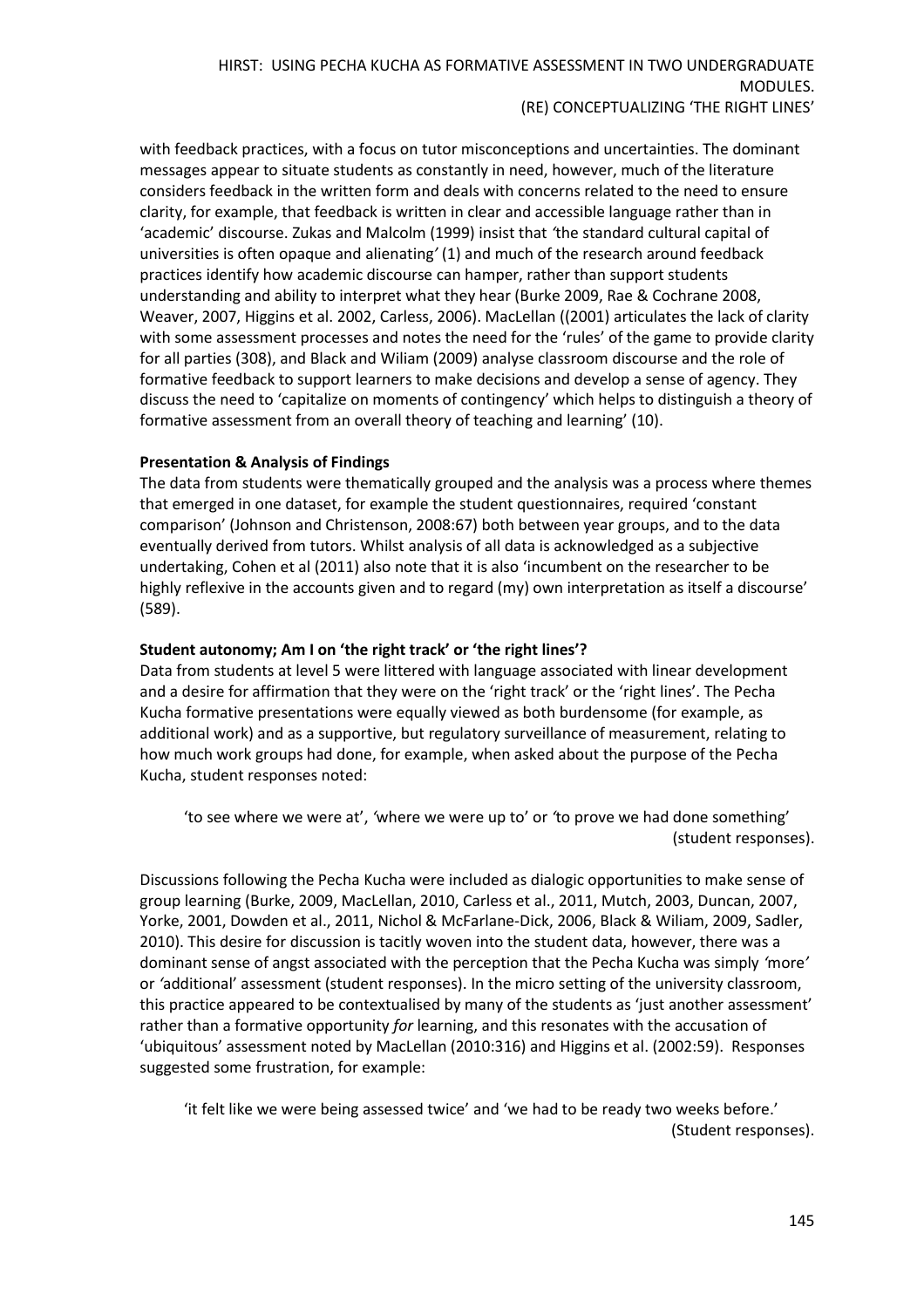The idea that the dialogue following the presentations would be wholly supportive, perhaps failed to recognise the environmental constraints of assessment, thus, whilst Vygotsky's (1978) 'Zone of proximal development' (86) plays an important role in the learning process, the guidance and collaboration through dialogue was limited by an interpretation that 'others would copy' their ideas (student response). Many of the responses failed to acknowledge the value of sharing ideas, and in line with studies by Ramsden (1992, 1998 cited in Poulos & Mahony, 2008), questionnaire data appeared to illuminate a desire for individual (in this case individual groups), rather than general feedback to all groups. This way, each group would be sharing their initial plans with limited concern regarding others 'stealing' their ideas. The perception of tutor status was captured here with a misconception that the Pecha Kucha was a measure of how much work had been done and the fear of sharing with peers in case unique ideas were 'copied':

'I presume that it was to see what we had done as a group/we were worried that others would get ideas from ours so we felt a bit restricted like we couldn't really show all the ideas'.

(Student response).

Although the sharing of ideas and peer support as a learning resource (Wiliam and Black, 2009) was also highlighted as positive:

'It enabled us as a group to listen to other people's opinions and ideas as well as identify their strengths and weaknesses'.

(Student responses).

#### **What the tutor wants (or When Harry met Sally)**

Students at level 5 expressed an explicit desire to please the tutor marking the work, with remarks suggesting that tutor comments were considered with hierarchical status. Students noted a perception that acknowledging tutor foci or interests equated to a higher probability of a satisfying summative grade.

Brookfield (2011) considers his student experience in discussion forums as an occasion for a 'Darwinian-style survival of the loquaciously fittest' where 'my participation was framed by the need to speak as often and intelligently as I could, thereby impressing the teacher with how smart I was. The idea that I might be involved in a group creation of knowledge never occurred to me' (119). Whilst this resonates with many learners, an autobiographical account from one colleague noted that we (tutors) often assess work with a 'When Harry Met Sally' vigour when we find compelling evidence of 'student attentiveness to our personal or pet interests' (tutor comment). Much of the literature around feedback also discusses the lack of relevant or timely feedback (also powerfully noted in the data), thus, the Pecha Kucha and the explicit reference to formative assessment/feedback serves to support the idea of the 'structure agency' debate (Bourdieu 1991), where the student is either 'ready' or 'unprepared' for feedback. This suggests a deficit model of 'perceived readiness' and some student responses suggest a distinct ability to 'play the game' (Bourdieu 1991), with the application and inclusion of 'what the tutor wants'. The Pecha Kucha was offered to all students as a formal opportunity for formative feedback so that they could develop their ideas for the summative group presentation within the following two weeks. This opportunity allowed for a more discursive and collaborative approach and involvement in the process supported the formation of group knowledge (Bray et al, 2000). The formative influence required students to buy in to the process (MacLellan 2010) and inferences from the tutor interview narratives suggested a deficit view of some student involvement as 'ill prepared' with an unwillingness to engage with the Pecha Kucha due to possible absenteeism and/or lack of commitment: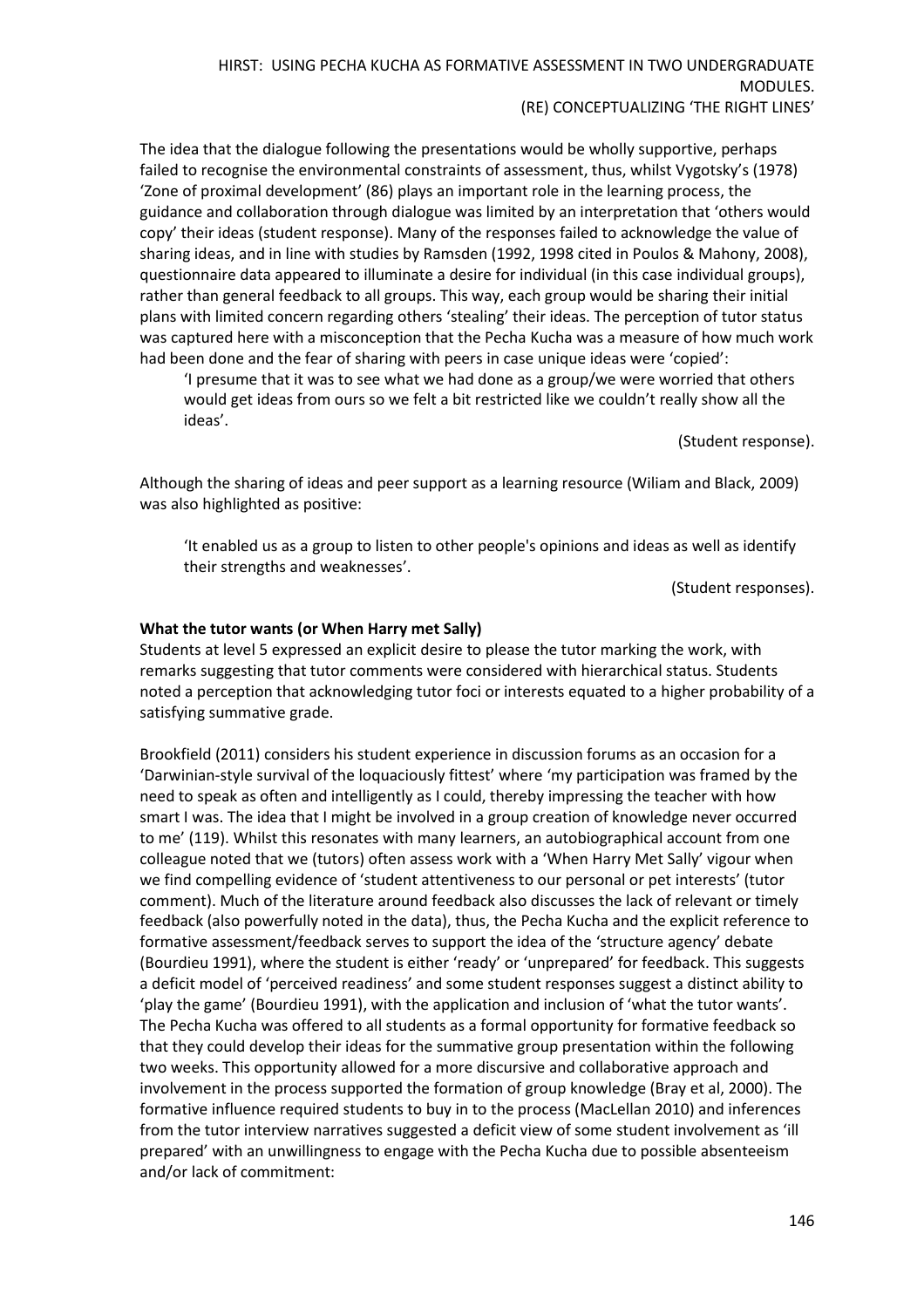'were they (the students) who were nervous because they were the ones who hadn't done anything, hadn't come to sessions and therefore it was going to highlight the fact?' (Tutor response).

Whilst the interviews were not designed to search for idealised conceptions of the tutor role or indeed to find flaws with individual practice, the responses indicated the ability to skilfully 'operate with two repertoires' (Silverman, 2011:306), for example, the interpretative repertoire of tutor responsibility to:

'guide and support' to *'*develop critical thinking skills', to the desire for 'student responsibility', and in equal measure, 'we should add the word 'work' into the strap line (of the institution) as some students think they can literally dream and plan and they will achieve without the blood sweat and tears'.

(Tutor response).

One interpretation of colleague narratives suggests pressures exerted upon faculties (and individual tutors) to achieve, and the increasingly focused attention on results and favourable statistics almost prompted an audit mentality, where tutors sought to satisfy students as stakeholders. Competing discourses appear to collide in the narratives with the 'tyranny of statistical data' (Black and Wiliam, 2009:25) promoting models of teaching and feedback practices that are highly instrumental:

'Its such a big thing that they understand that we are giving them feedback so that they can use it, and on a more cynical note, that they can respond to surveys and say 'yes' they did give lots of feedback!'

(Tutor response).

'The timing for turn around can be detrimental to offering good feedback, don't you agree?'

(Tutor response).

'Does satisfaction mean more than being happy with the grade?'

(Tutor response).

The pedagogical rationale for the Pecha Kucha was that learning is a generative process, however, some students appeared to want a formula for success and this is exemplified in the response below:

'As it was a small presentation we took an 'evaluation' type approach where we evaluated what we had done and where our arguments lay. This was very much our own take on it and I am otherwise unsure what the processes of preparing for the Pecha Kucha are'!! (Student response).

Despite the democratic aim of the Pecha Kucha methodology, student responses highlighted the positionality of 'the lecturer/tutor' as the font of all knowledge, with particular regard being given to tutor feedback and 'what is wanted' in terms of summative content. Responses suggested a reliance on the lecturer and a keen desire to include content that would please the tutor: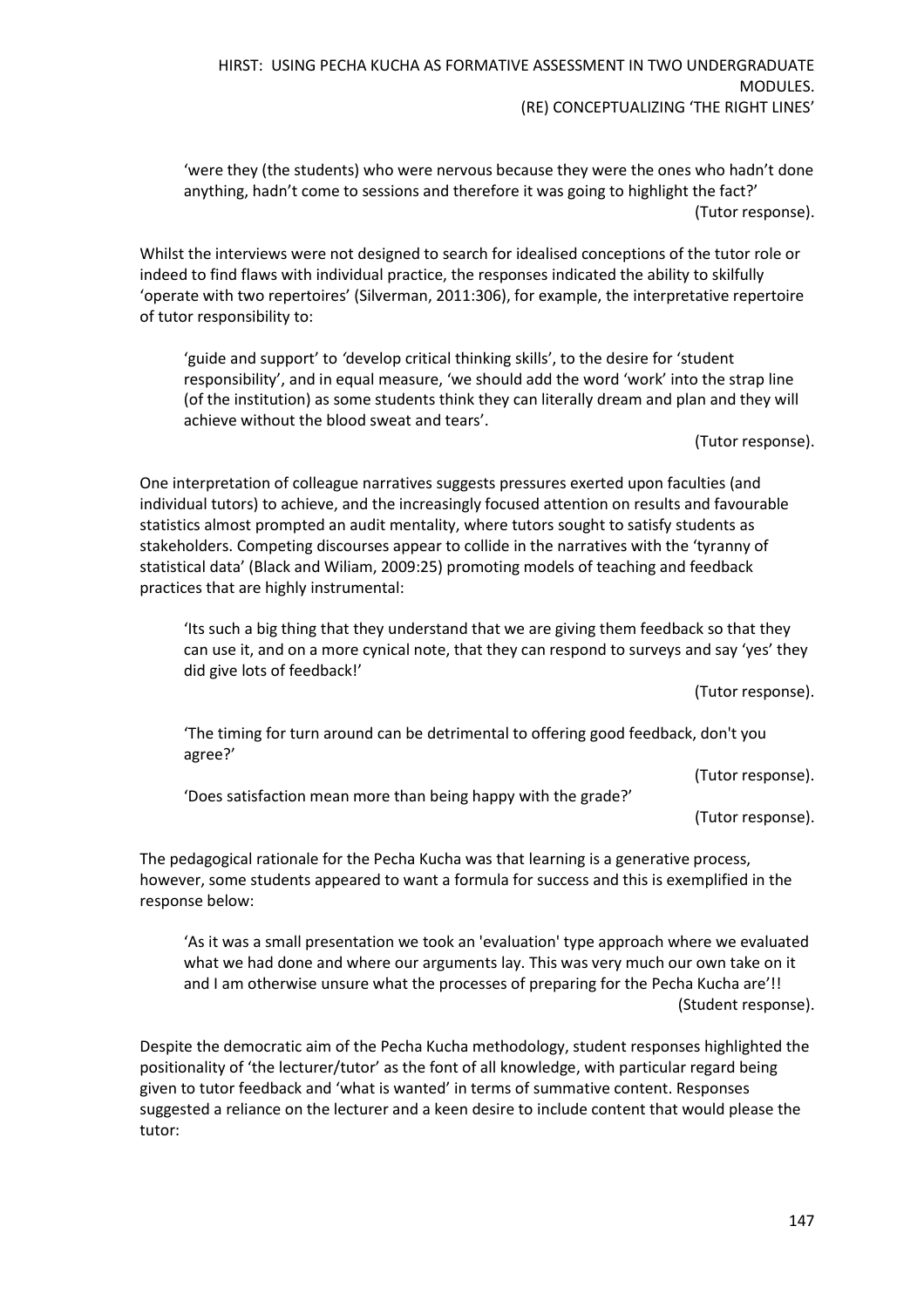'To see what needed doing and what the tutor wanted. If it was said that we needed to look at 'A' then we added 'A' to our final presentation'.

(Student response).

#### **The Pursuit of Happiness**

Many of the questionnaires produced responses couched in emotive vocabulary where the focus appeared to be how the Pecha Kucha and feedback in general, made students feel. Responses from tutors reflected the juxtaposition of a culturally protective (defined as parental), and developmental discourse (defined in terms of levels):

'It is a leap though to use the feedback, and I don't know; I think sometimes they find it difficult and only some students at level 6 are able to do this with a level of independent thinking'.

'I find it quite amazing that even in level 6 I have to say over and over again this is formative feedback'.

(Tutor response).

(Tutor response).

'Its kind of a parental role isn't it? I feel responsible for them especially when they first come in and seem so young, although more mature students seem to be motivated to succeed. Parents are meant to give boundaries and support and are meant to build self esteem etc but they also have to give responsibility to their children and help them to be intrinsically motivated? I wonder if we are responsible for so much, including the pastoral care and we are worried that students need to feel happy with what we do for them – but is it unrealistic?'

(Tutor response).

Analysing the responses (including my own nuanced interpretations of the scripts), I was able to attempt to consider 'micro practices of power' in what Foucault referred to as the 'care of the self' (Foucault, 1984b cited in Mac Naughton 2005:39). Adopting Foucauldian ideas, Mac Naughton (2005) insists that through 'care of the self' people remind themselves how to act and think 'normally', so behaviour as a tutor/lecturer in higher education is a choice subsumed in our 'thoughts actions and acts within the regime of truth that holds the care of self in place' (2005:39).

However, whilst there are multiple ways to unpick any narrative, alternative interpretations help to consider the implied messages with discourse as social practice. Much of the received 'scripts' (Silverman 2011) arguably disrupt regimes of truth and 'care of the self' (Foucault 1984b cited in Mac Naughton 2005), and rather than positing the absence of (student) accountability (and thus a withdrawal of the warrant of the charge of poor practice), tutor accounts also reflect elements of uncertainty and self depreciating commentary. Whilst they could be read simply as a script appropriate to the tutor/student relationship, the reflections can be used to consider how providing feedback itself *'*should be seen as a social practice, that places emphasis not only on the comments but also on the means by which the feedback is produced, distributed and received' (Mutch 2003 cited in Rae & Cochrane, 2008:222):

'Mantz Yorke talks about the feedback sandwich – the idea of starting and ending with a positive note. The more pieces of work that you mark the more you get … a lot of my feedback starts with 'I really like the way…. But…' and its always a 'but' you've got to consider this…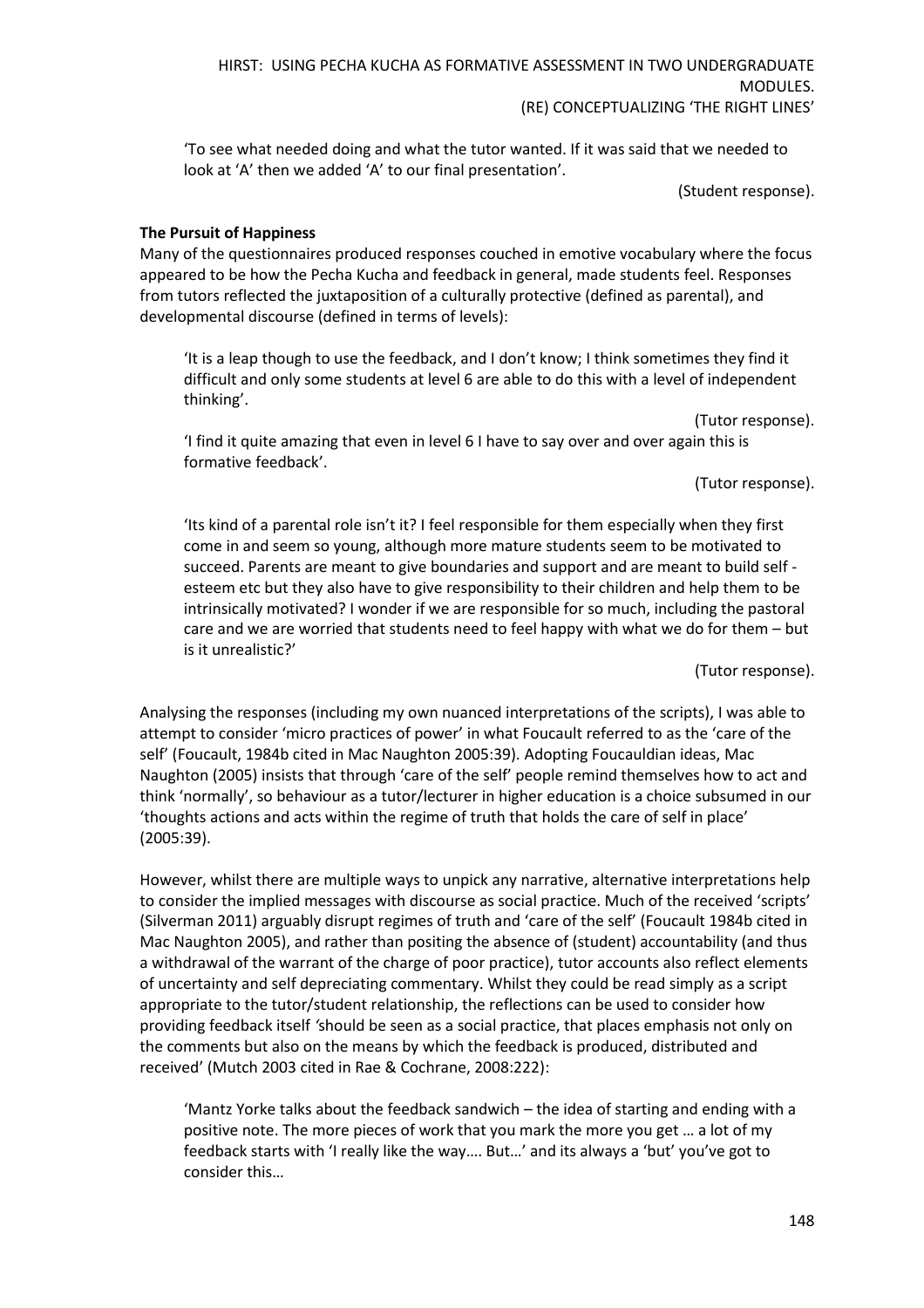I think that maybe they perhaps need more positive reinforcement about what they are doing well, especially in the early stages, that actually they want some recognition of what they have done well? I think the more I mark, the more I get to 'this is how to improve for next time' and I actually add…'do this, do this and do this' and even for the best students this may have a negative effect'?

(Tutor response).

The metaphorical use of medical terminology used by (Ecclestone & Hayes' 2010), where students are perceived to be operating 'passively rather than actively, as patients, rather than agents' (p12), posits the idea of student passivity as a deficit attribute. Informed by the work of Foucault (1975), where his claim that individuals can add to the subjugation of the self and others without being unequivocally compelled, the overwhelming response to the idea that the Pecha Kucha was merely *'*additional work' and *'*burdensome assessment' *'*to comply with the demands of the module' (Student responses) could be evaluated.

In opposition to the oppressed student who lacks any power, this reaction, juxtaposed with a perception of 'compliance' appears to be situated away from the idea of the 'continuum of growth in academic confidence' (Dowden et al 2011: 3). It could be argued that the responses from level 6 students were markedly more sophisticated, with references related to satisfaction around feedback, however, this was equated to the ambiguous notion of 'happiness' with limited dialogue regarding what would make them 'happy' other than a 'good mark' or 'the expected' mark. Some mature reflections committed to acknowledgements of accountability and ownership in terms of responsibility for using feedback to move forward, for example:

*'*On a personal level I am satisfied if it is constructive and of course if I get the mark I wanted but maybe that is not really a fair interpretation of satisfied'

(Student response).

Whilst the students all engaged in the process, that is, all groups took up the formalised opportunity to present their ideas in 6 minutes, 40 seconds, their compliance could be indicative of students' cultural understandings and reproduction of discourses in higher education, not merely the need to commit to assessment practices, but also of the relationships between tutor and student, typified by many educational institutions. The Pecha Kucha presentations were formative, and as such they did not form a compulsory element for student participation, although the idea was sold as beneficial and explicitly noted within the teaching schedule as a formative opportunity. Responses from colleague interviews suggest slippage into, what Silverman (2011) terms 'interpretative repertoires' (303) where participants define 'their identities' (that is not a student) and their associated 'moral status' (303), also referred to by Zukas and Malcolm (1999:25) as 'masks or identities' used to define the lecturer in higher education. Silverman (2011) refers to the idea of 'stake' where phrases within discourse, for example within the tutor interviews, assume *'*a predictability of shared knowledge' (309), for example 'we' know that students behave in a particular way. Whilst sections of the narratives provided by tutors assume a contradictory tone, the concept of 'script, like that of stake, helps us to understand the ways in which participants attend to normative character in their actions' (Silverman 2011:309).

Responses from student questionnaires reflected the association of happiness and satisfaction with a final 'satisfactory' or 'expected' grade and some tutor narratives acknowledged 'low self esteem' 'motivation' and perceptions of attitudinal obstacles such as a lack of attendance, preparation and perceptions of motivation: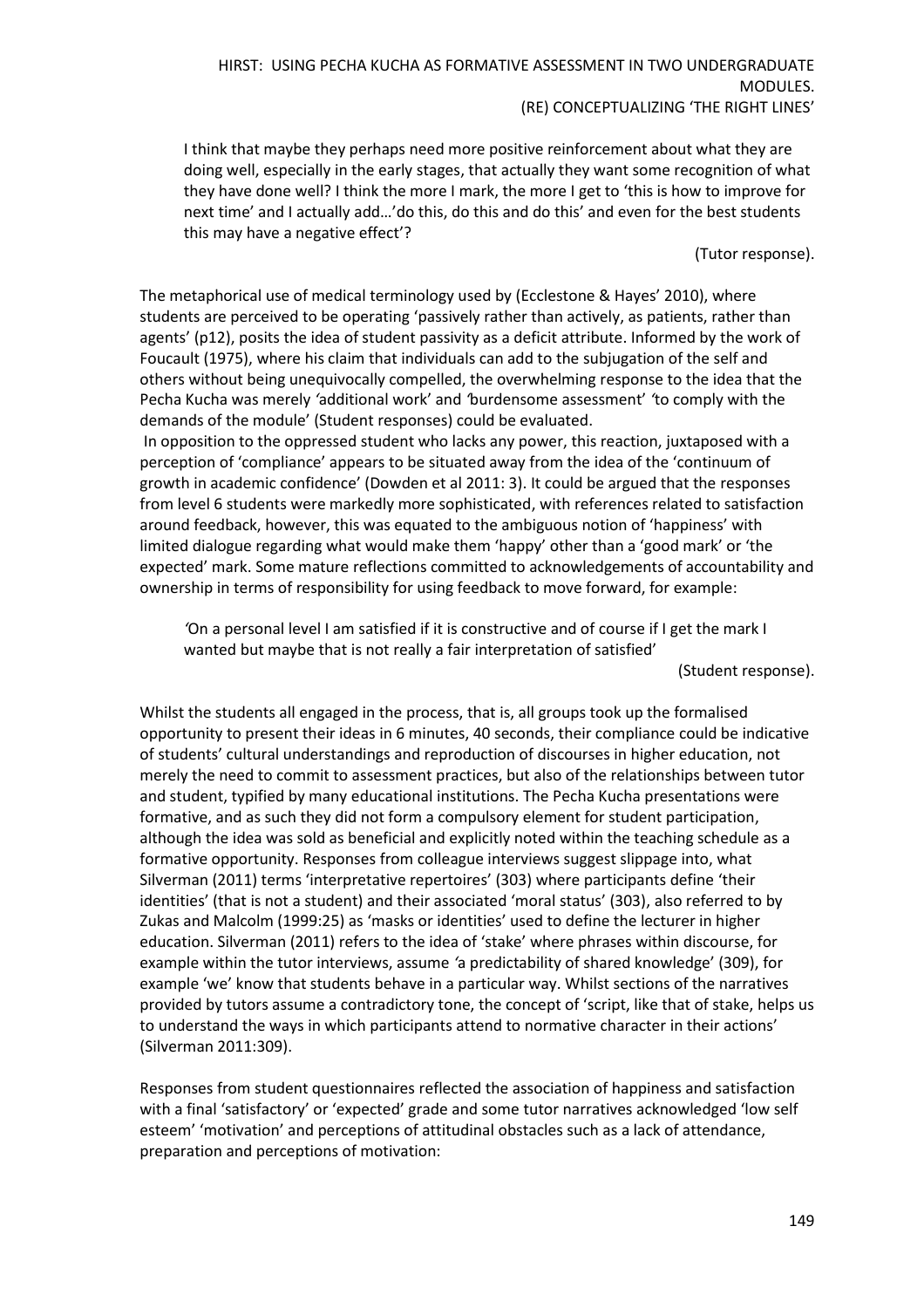'We really took the Pecha Kucha seriously because we all wanted to do well and felt that level 6 was so high stakes /lots of big reasons why we needed to do well like PGCE and further study'.

(Student response).

'We used it constructively because it was given constructively so taking on board areas for improvement. It allowed us to gauge an understanding of our chosen topic, highlighting the areas of our knowledge that were weaker than others. We used this knowledge to 'tighten up' and ensure that we were able to deliver our presentation confidently with a full understanding of the content'.

(Student response).

Carless (2006) cites Yorke's (2001) assertion that as well as the content of feedback, an awareness of the psychology of giving and receiving feedback is vitally important to student learning and *'*emotional barriers' (Carless, 2006:220) are represented as possible 'barriers that distort the potential for learning' (220). Stewart (2012) argues that feedback should be motivating and emotionally engaging to develop the internal locus of control and increase self esteem and this recognition resonates in colleague responses:

'Some students have low self esteem when it comes to writing so I say I don't want you to even consider writing at this stage – this is about engaging with the reading and even as an adult learner myself I need to read until I understand key themes- there is your structure…I think if you read a paragraph then write a sentence then that is a study skill and a critical thinking skill? We talk about critical writing all the time but isn't it about critical reading and thinking first? If students embed themselves in reading, we are all kind of plagiarists in a way aren't we? If I read 100 Mills and Boon books or 100 journal articles I know the kind of language they use, the kind of structure they have, so for me if we can get them reading and talking it will improve their writing, and your formative presentations are part of this dialogue. I think its something that is said a lot here- 'on the right lines', I hear it a lot from both tutors and students but I suppose its just a human need- tell me I'm ok and doing something right? Trouble is we want them to be creative and less needy but they need to feel safe'?

(Tutor response).

#### **The discourse of feedback**

Confusion around the terminology of formative and summative assessment is overtly captured within the student questionnaires, and this confusion is picked up within the interviews with tutors. Feedback following the group Pecha Kucha resulted in verbal feedback and discursive discussion, however, the possibility of alienating students with academic discourse could also be acknowledged. Some students questioned the need to attend the session and asked strategic questions such as 'will we be marked down if we don't do the Pecha Kucha?' and clarification regarding the 'rules of the game' (MacLellan, 2001:308) were significantly influential in their decision to participate.

Whilst discussions related to social systems and grouped identity (that of 'a student') are important, from a sociological perspective these social structures (both real and perceived) exert influence upon individual's lives, however, some responses from students appeared to suggest that they saw themselves as an important part of the feedback process and the 'unpredictability' of the 'usual' feedback process, characterised as *'*written and on time' played a major role in determining responses to the alternative Pecha Kucha assessment. Interpretation of the social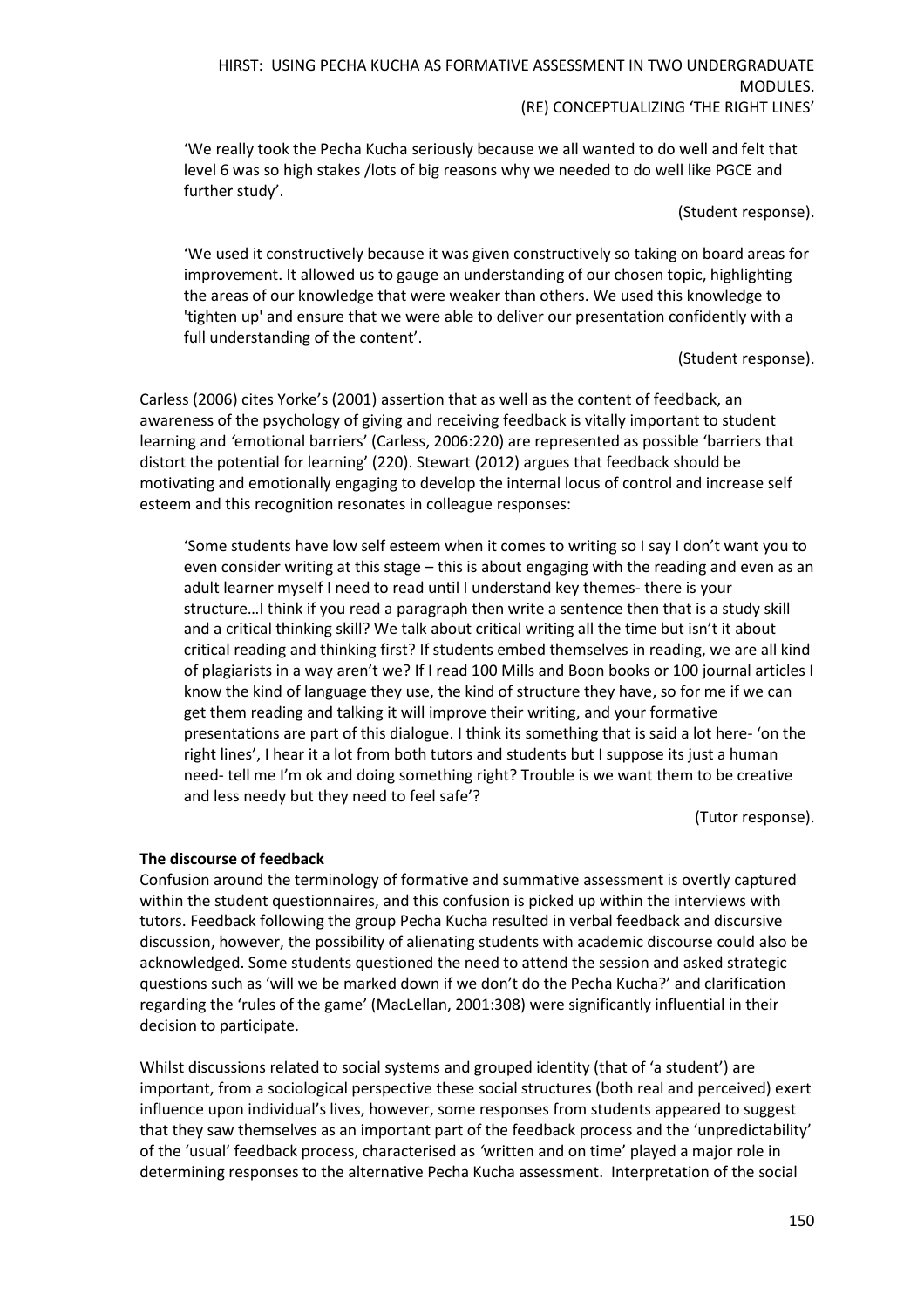situation, the Pecha Kucha as formative assessment, appeared to support the development of 'agency' (Bourdieu (1991), where responses illuminated a desire to link the micro scale interactions in the classroom with more explicit reference to feedback practices. The confusion over language associated with assessment processes was stark with responses within the questionnaires highlighting ambiguity and confusion with the terms 'formative' and 'summative'. The frustration felt by staff was captured in the following responses, which were infused with some degree of resignation with the emerging pattern of responses:

'I am quite shocked that you are talking about level 6 students because I feel that we have drummed it home by that point, what is what…but evidently not.'

(Tutor response).

Tutors offered many interesting reflections and closer examination of the perception that students want 'spoon feeding' (Biggs, 1999) was tempered with suggestions that there is often an over reliance of instructive elements within the feedback process:

*'*I'm not surprised at all that they were confused but in my experience of formative assessment they do see it as 'a practice' and the feedback that you give them is just like, 'well she said to use the word 'at' rather than 'the' so they literally do what you say without looking at it within a global context so they don't see the importance' (Tutor response).

Curtis and Pettigrew (2009) consider how academics and professionals decry an educational system that does not allow time space and development of personal independent qualities rather than the acquisition of facts, however the fear that students do not understand the terminology associated with formative and summative feedback processes translated into responses abbreviated as strategic rather than pedagogically driven:

'…When I say drummed home I mean we say all the time 'this is formative feedback' even when we talk to them about things in sessions we say 'feedback, this is feedback'! (Tutor response).

Habermas (1981) considered communication as one of the basic tenets of the idea of deliberative democracy, but he saw communication and public discussion, akin to the dialogue following the Pecha Kucha process, where individual interests are sublimated in favour of the common good, however, the tendency within any democracy, is for each individual to act according to her/his own personal self interest, which Postman and Weingartner (1971) propose, as oppositional to Deweys' progressive intentions. However, the Pecha Kucha was initiated as an opportunity for formative dialogue with the aim of a deliberate democratic approach to education with 'uncertainty' (Le Grange & Beets, 2005) at its core. The idea, to encourage students to adopt an 'enlarged mentality', where priorities of the community override personal gratification, was perhaps based on a rosy perspective of a community of learners (Lave and Wenger, 1991) rather than the realities of a third year quest for personal attainment exemplified through one student comment that:

'the presentations should have been individual because at the end of the day, it is my degree'

(Student response).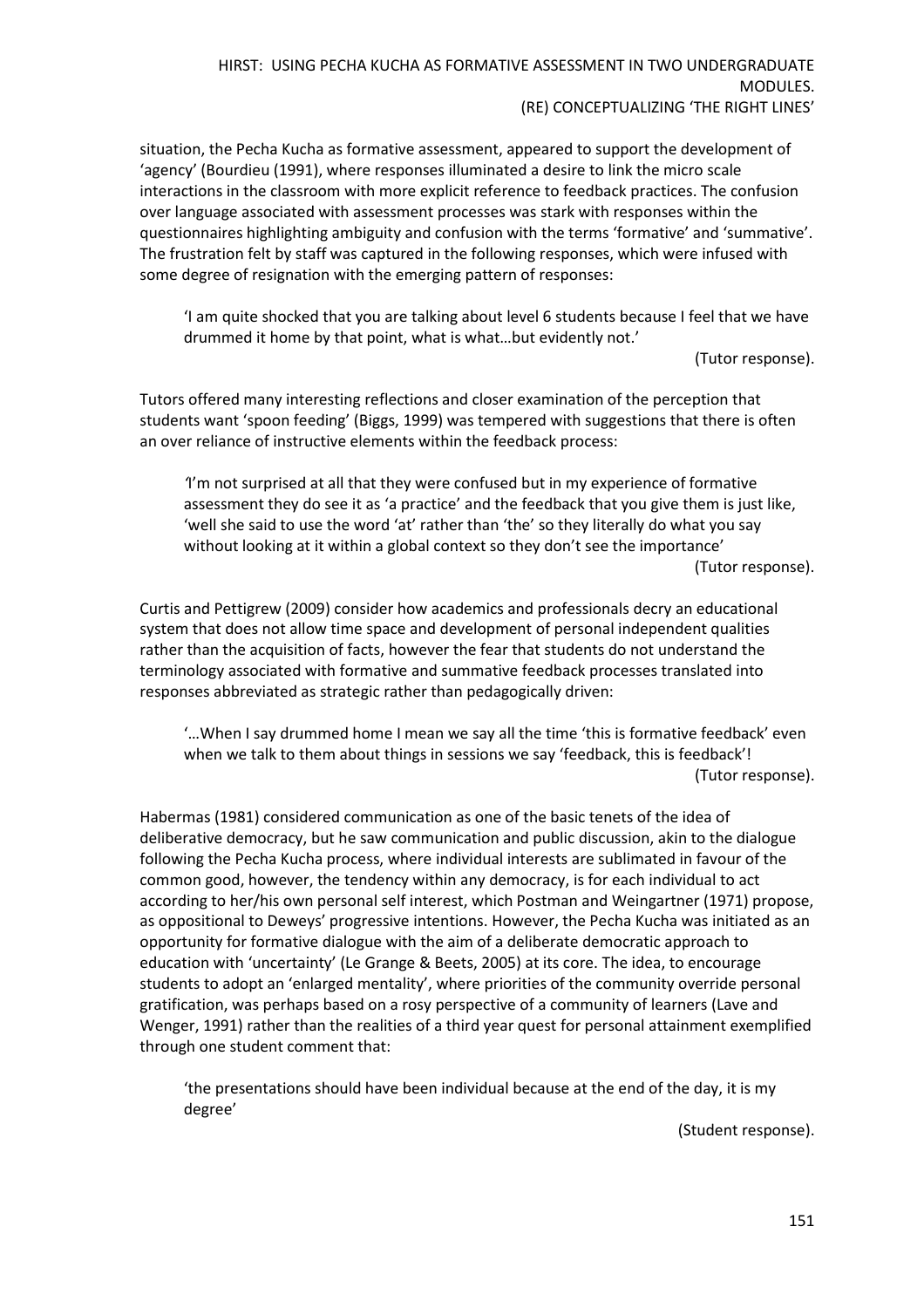The Pecha Kucha was an example of synchronous 'contingency' with the opportunity for students to make changes or develop ideas for the summative assessment. Black and Wiliam (2009:12) note how, 'Formative interaction is contingent. In such a mode the teacher's attention is focused on what she or he can learn about the students thinking from their response', and what Davies (1997:28) terms 'interpretive listening'. However, what the learner actually hears and interprets is not necessarily what the teacher intended to convey. In a genuinely dialogic process the teachers own thinking may come to be modified through the exchange, what Davies (1997:28) terms 'hermeneutic listening.' In relation to the Pecha Kucha process, it could be argued that contrary to the need to 'drum' it home, closer dialogue may support a move away from an ethnocentric view of the formative process.

#### **Conclusions and implications for practice**

The study set out to explore the perceptions of students and tutors regarding the value or purpose of the Pecha Kucha process, and whilst the findings were not ground breaking, 'perceptions' were often mediated by the minutiae of socio cultural practices and institutional demands. Student perceptions of the purpose of the Pecha Kucha formative assessment appeared to be skewed towards the notion of tutor surveillance rather than self -regulatory practices considered to be the hallmark of the autonomous and independent learner. Unpicking the data helped to distance the meta narratives (Lyotard, 1979) associated with feedback practices in the institution, and in place of these meta narratives (or Foucaudian 'regimes of truth'), feedback practices in higher education were possibly replaced by micro narratives (Lyotard, 1979), which were reflective of different 'communities' with different perceptions of the purpose of formative feedback. Tutors demonstrated insightful perspectives regarding student needs, however a deficit view related to student understanding of tutor practices often assumed the position of normal discourse. I argue that this should not compromise professional competence or supportive intentions, however the perpetuation of negative discourses may restrict the value of reflective practice, or what Foucault (1975) refers to as disciplinary power, where ideas are accepted uncritically.

It is a mistake to think of power in 'wholly negative terms, as only being exercised to keep people in line' (Brookfield, 2011:47). Indeed, student responses may indicate that they felt subject to *'*a certain form of surveillance while superficially inhabiting a liberatory space' (Brookfield 2011:122), however, the original aim, to embed the Pecha Kucha to support empowerment, or what Follett (1924a 1924b cited in Brookfield 2011:47) notes as 'power with' rather than 'power over' was pedagogically relevant to the idea of formative feedback *for* learning. The idea that the tutor holds the power to make or break the student experience perhaps points to the need for more consistent and transparent dialogue related to feedback practices. There is so much research illustrating the value of including students in any formative assessment, therefore the Pecha Kucha could be negotiated with students as a key assessment dialogue to support the centrality of questioning to the learning culture. The idea that power is owned by anyone can be disputed (Foucault,1975), rather, it operates on a much more fluid basis making it possible for everyone to hold power, possibly through self regulation or policing of the self. Working *with* the students to develop the Pecha Kucha, could help students to feel a sense of ownership, where group members feel able to pursue new paths and seek new perspectives in a safe environment. Indeed, the Pecha Kucha itself could be a legitimate summative assessment with collaborative inquiry and disruption of knowledge at the core.

The narratives were at times contradictory, however, these contradictions were potently expressed and are useful for exploring what Silverman (2011:307) calls 'the double-binds' thus, although the relationship between practical and theoretical interpretations of 'good feedback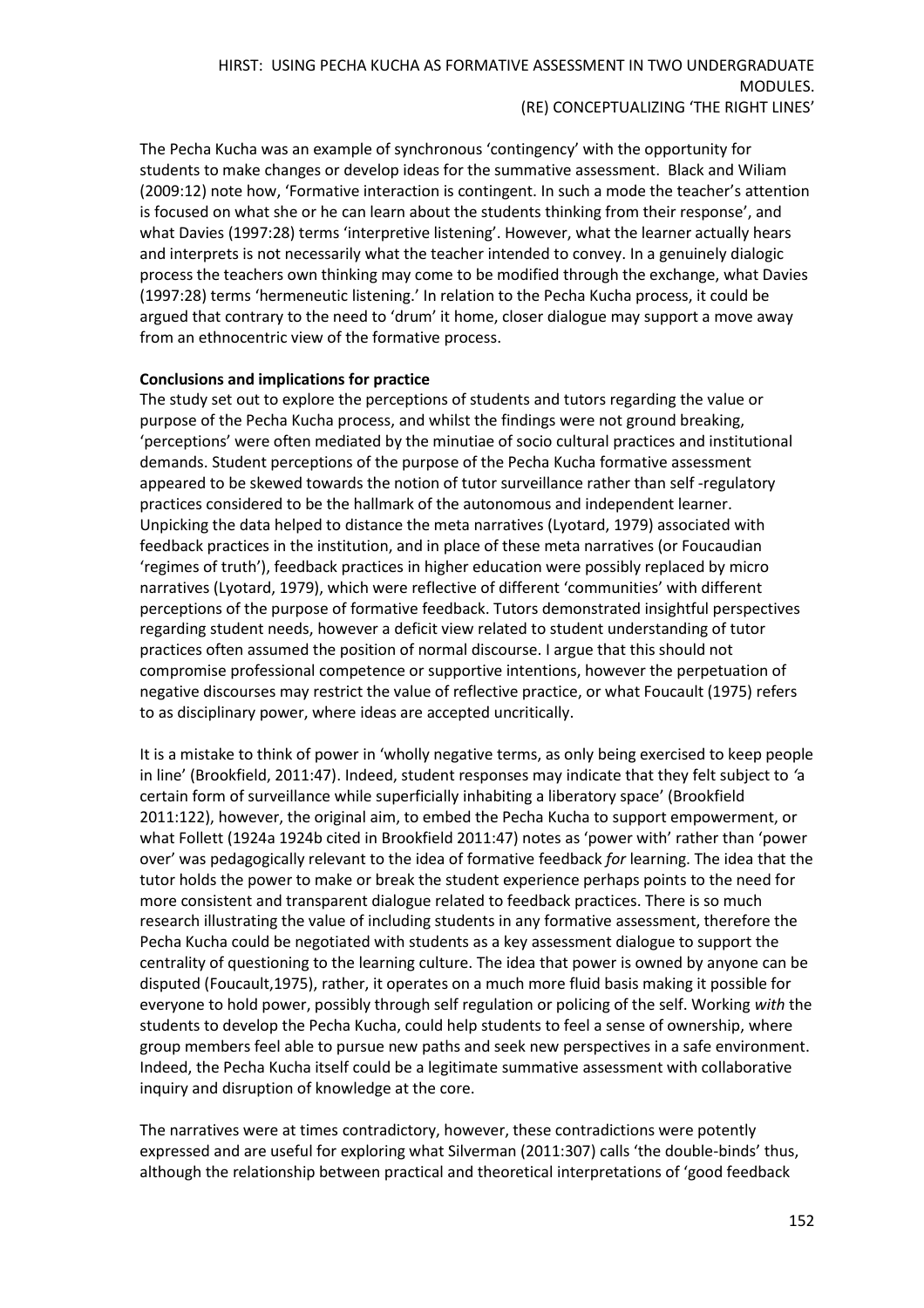practices' seem to lead to the production of double-bind (Derrida, 1996) dilemma, the research (and continuous scrutiny of voices) maintains the need to keep pursuing the possibilities of 'better' practices in order to be politically and ethically conscious, even within the banality and frustration of everyday practices.

# **References**

- Anderberg, E. (2000) Cited in Sin, S. (2010) Considerations of quality in phenomenographic research, *International Journal of qualitative methods*, 9(4), pp. 305-319.
- Bernstein B. (1996) *Pedagogy, Symbolic Control and Identity Theory, Research, Critique.* London: Taylor and Francis.
- Biggs, J. (1999) *Teaching for Quality Learning at University.* Buckingham: OUP.
- Black, P., Wiliam, D. (2009) 'Developing the theory of formative assessment', *Educational Assessment, Evaluation and Accountability* 21, pp:5-31. Available at: [http://link.springer.com/article/10.1007/s11092-008-9068-5](https://excasowa.ljmu.ac.uk/owa/redir.aspx?SURL=QN-NXZXt9Bt5ar_953d88sGMXWYlmXxqMMawY0QPSL2Mkn2X32LTCGgAdAB0AHAAOgAvAC8AbABpAG4AawAuAHMAcAByAGkAbgBnAGUAcgAuAGMAbwBtAC8AYQByAHQAaQBjAGwAZQAvADEAMAAuADEAMAAwADcALwBzADEAMQAwADkAMgAtADAAMAA4AC0AOQAwADYAOAAtADUA&URL=http%3a%2f%2flink.springer.com%2farticle%2f10.1007%2fs11092-008-9068-5) (Accessed: 05 February 2016).

Bourdieu, P. (1991) *Language and Symbolic Power.* London: Polity Press.

Bray, J., Lee, J., Smith, L. and Yorks, L. (2000) *Collaborative Inquiry in Practice; Action, Reflection and Making Meaning.* London: Sage.

Brookfield, S. (2011) *The Power of Critical Theory for Adult learning and Teaching.* Berkshire: OUP Bruner, J. (1985) *'*Vygotsky: A historical and conceptual perspective', in Wertsch, J.V. (ed.)

*Culture, Communication and Cognition: Vygotskian perspectives* Cambridge: Cambridge University Press.

- Burke, D. (2009) 'Strategies for using feedback students bring to higher education', *Assessment & Evaluation in Higher Education*, 34(1), pp. 41-50.
- Carless, D. (2006) 'Differing Perceptions in the Feedback', *Process Studies in Higher Education,*  31(2), pp.219-233.
- Carless, D., Salter, D., Yang, M. and Lam, J. (2011) 'Developing sustainable feedback practices', *Studies in Higher Education,* 36(4), pp. 395-407.
- Cohen, L., Manion, L. and Morrison, K. (2011) *Research Methods in Education.* 7<sup>th</sup> ed. Oxon: Routledge.

Curtis, W. and Pettigrew, A. (2009) *Learning in Contemporary Culture.* Exeter: Learning Matters.

- Davies, B. (1997) 'Listening for differences; An evolving conception of mathematics teaching', *Journal for Research in Mathematics Education,* 28(3), pp.355-376.
- Derrida. J. (1996) *Deconstruction and pragmatism.* London: Routledge.
- Dixon, T. (2011) *Feeling Differently: Using Historical Images to Teach Emotional Literacy in an East London School.* London: Queenmary University of London, Centre for the History of the Emotions.

Dowden, T., Pittaway, S., Yost, H. and McCarthy, R. (2011) 'Students perceptions of written feedback in teacher education: ideally feedback is a continuing two-way communication that encourages progress', *Assessment & Evaluation in Higher Education,* 1(1), pp. 1-14.

Duncan, N. (2007) '"Feed-forward": improving students' use of tutors' comments', *Assessment & Evaluation in Higher Education,* 32(3), pp. 271-283.

Fairclough, N. (2001) Language and Power. 2<sup>nd</sup> ed. London: Pearson Education Ltd

Farrell, L. (2001) 'Negotiating knowledge in the knowledge economy: Workplace educators and the politics of codification', *Studies in Continuing Education,* (23)2: pp.201-214.

- Ferguson, P. (2011) Cited in Dowden, T., Pittaway, S., Yost, H. and McCarthy, R. (2011) 'Students perceptions of written feedback in teacher education: ideally feedback is a continuing twoway communication that encourages progress', *Assessment & Evaluation in Higher Education,* 38(3), pp.349-362.
- Flick, U. (2011) *Introducing Research Methodology.* London: Sage.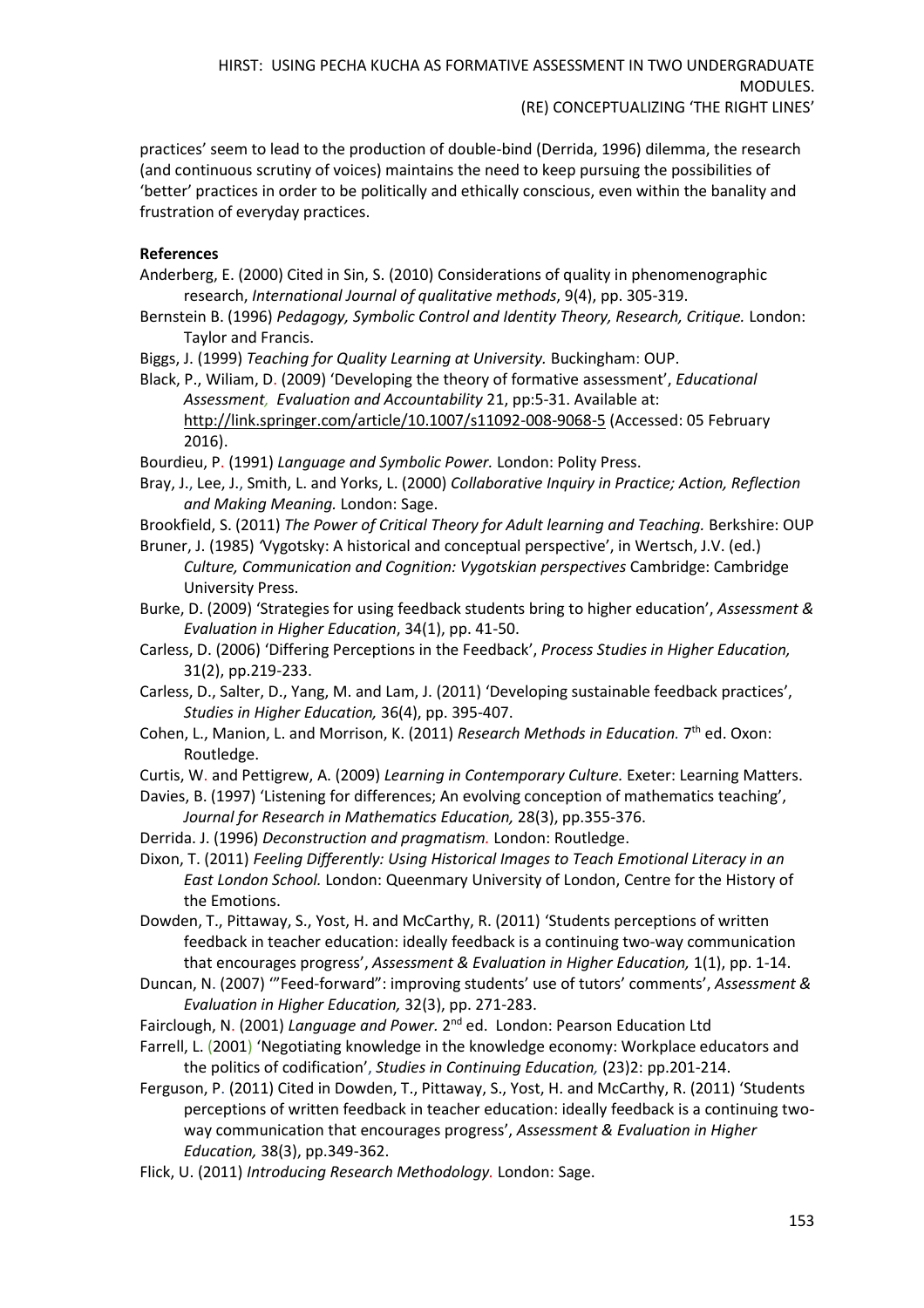Follett, M. P. (1924a 1924b) Cited in Brookfield, S, (2011) *The Power of Critical Theory for Adult learning and Teaching.* Berkshire OUP.

Foucault, M. (1975) *Discipline and Punish: The Birth of the Prison.* London: Penguin books Ltd.

- Habermas, J. (1981) *Between Facts and Norms: Contributions to a Discourse Theory of Law and Democracy.* Cambridge: MIT Press.
- Hattie, J. and Timperley, H. (2007) Cited in Carless, D., Salter, D., Yang, M. and Lam, J. (2011) 'Developing sustainable feedback practices', *Studies in Higher Education,* 36(4), pp. 395- 407.
- Higgins, R. and Hartley, P. (2002) 'The Conscientious Consumer: Reconsidering the role of assessment feedback in student learning', *Studies in Higher Education,* 27(1) pages 53-64
- Hounsell, D (2003) Cited in Carless, D., Salter, D., Yang, M. and Lam, J. (2011) 'Developing sustainable feedback practices', *Studies in Higher Education,* 36(4), pp. 395-407.
- Johnson, B. and Christensen, L. (2008) *Educational Research.* 3<sup>rd</sup> ed. Sage: Los Angeles.
- Knight, P. and Yorke, M. (2003) Assessment, learning and employability cited in Poulos, A. and Mahony, M.J. (2008) 'Effectiveness of Feedback: The Students' Perspective', *Assessment & Evaluation in Higher Education,* 33(2), pp.143-154.

Kress, G. (1995) Discussing Paulo Freire: Representation as Transformation, in Freire, P. (1995) *Paulo Freire at the Institute.* London: Institute of Education University of London. Pp. 38- 50.

- Lave, J and Wenger, E. (1991) *Situated Learning; Legitimate Peripheral Participation.* London: Cambridge University Press.
- Le Grange, L. and Beets, P. (2005) .*(*Re) Conceptualising validity in (outcomes-based) assessment.*, South African Journal of Education,* 25(2), pp. 115-119.
- Higgins, R., Hartley, P. and Skelton, A. (2002) 'The Conscientious Consumer: Reconsidering the role of assessment feedback in student learning', *Studies in Higher Education,* 27 (1), pp. 53-64.
- Lyotard, J. F. (1979) *The Postmodern Condition: A Report on Knowledge.* Manchester: Manchester University Press.
- MacLellan, E. (2010) .Assessment for Learning: The differing perceptions of tutors and students., *Assessment and Evaluation in Higher Education*, 26(4), pp. 307-318.
- Mac Naughton, G. (2005) *Doing Foucault in Early Childhood Studies: Applying poststructural ideas.* Oxon: Routledge.
- Mentor, I., Elliot, D., Hulme, M., Lewin, J. and Lowden, K. (2011) *A Guide to Practitioner Research in Education.* London: Sage.
- Molesworth, M., Nixon, E. and Scullion, R. (2009) .Having, being and higher education: the marketisation of the university and the transformation of the student into customer., *Teaching in Higher Education,* 14(3), pp. 277-287.
- Mutch, A. (2003) 'Exploring the Practice of Feedback to Students', *Active Learning in Higher Education*, 4(24), pp. 24-38.
- Nichol, D.J.. and Macfarlane-Dick, D. (2006) 'Formative assessment and self regulated learning: A model and seven principles of good feedback practice', *Studies in Higher Education*, 3(2), pp.199-218.
- Pechakucha n.d.(2015) Pechakucha 20x20*.* Available at: [http://www.pechakucha.org/faq](https://excasowa.ljmu.ac.uk/owa/redir.aspx?SURL=93tnTdDJmVi-KMIZSqheoTAzTJnWam_vbWcjiN4YOICMkn2X32LTCGgAdAB0AHAAcwA6AC8ALwBlAHgAYwBhAHMAbwB3AGEALgBsAGoAbQB1AC4AYQBjAC4AdQBrAC8AbwB3AGEALwByAGUAZABpAHIALgBhAHMAcAB4AD8AQwA9ADcAVgBnAC0AZABaAGUAcABmAEUASwAwAF8AQwBzAHgAUwBsAEMAcABSAEwAdwB5AEEATwBwAFQAZABkAEkASQBDAFgARgBMAGEARQBjADcAQQB0AEwAZgBwADYAWgA3AHcATABGAEMAZwAzAFgASwBBADcAMwBxADQATgA4AG0ARgBnAGcAZwBFAFIASABPAFcATgBJAC4AJgBVAFIATAA9AGgAdAB0AHAAJQAzAGEAJQAyAGYAJQAyAGYAdwB3AHcALgBwAGUAYwBoAGEAawB1AGMAaABhAC4AbwByAGcAJQAyAGYAZgBhAHEA&URL=https%3a%2f%2fexcasowa.ljmu.ac.uk%2fowa%2fredir.aspx%3fC%3d7Vg-dZepfEK0_CsxSlCpRLwyAOpTddIICXFLaEc7AtLfp6Z7wLFCg3XKA73q4N8mFgggERHOWNI.%26URL%3dhttp%253a%252f%252fwww.pechakucha.org%252ffaq) (Accessed: 15 May.2015).
- Pintrich, P.R. and Zusho, A. (2002) Cited in Carless, D., Salter, D., Yang, M. and Lam, J. (2011) 'Developing sustainable feedback practices', *Studies in Higher Education,* 36(4), pp. 395- 407.
- Postman, N. and Weingartner, C. (1971) *Teaching as a subversive activity .*Harmondsworth: Penguin Education.
- Poulos, A. and Mahony, M.J. (2008) 'Effectiveness of Feedback: The Students' Perspective',